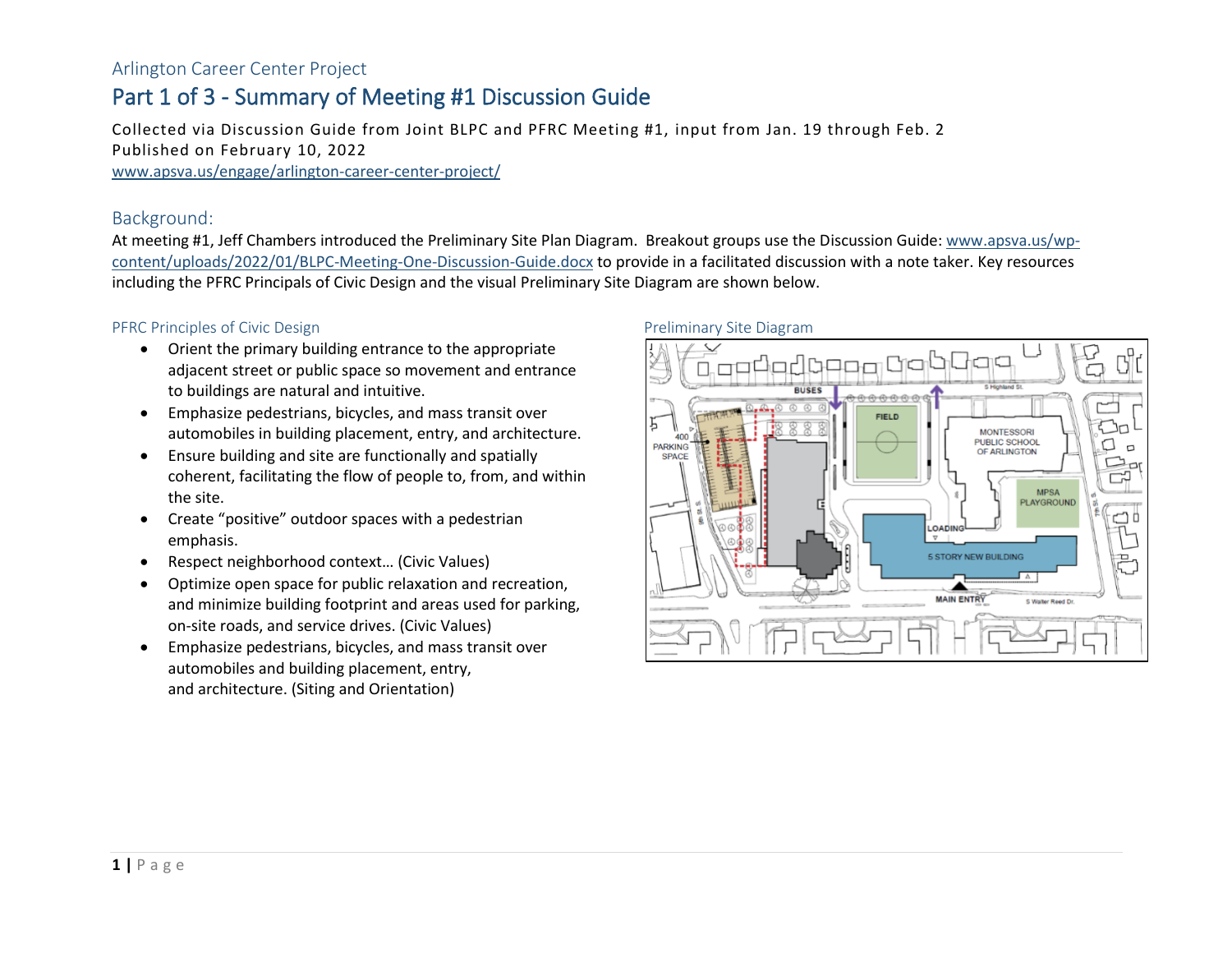#### 1. Height of ACC Building – Joint BLPC and PFRC Meeting #1 Feedback (Level 1)

| <b>Likes</b>                                                                                                                                                                                                                                        | <b>Dislikes</b>                                                                                                                                                      | <b>Information/Suggestions</b>                                                                                                                                                                                                                                                                                                                                                                   |  |
|-----------------------------------------------------------------------------------------------------------------------------------------------------------------------------------------------------------------------------------------------------|----------------------------------------------------------------------------------------------------------------------------------------------------------------------|--------------------------------------------------------------------------------------------------------------------------------------------------------------------------------------------------------------------------------------------------------------------------------------------------------------------------------------------------------------------------------------------------|--|
| Support higher density to make more open<br>space, support comment about adding, not<br>on edges                                                                                                                                                    | Park & Rec Commission - need to consider<br>quality of open space when evaluating<br>building height. Proposed open space<br>quality does not match mass of proposed | The Heights building is taller than 4 floors, would<br>be helpful at follow up to hear how height<br>impacts building flow; Accessibility needs to be<br>addressed                                                                                                                                                                                                                               |  |
| Building up along Walter Reed seems<br>appropriate because it maximizes the use of<br>space adjacent to higher density buildings and<br>allows for green space to be concentrated<br>across the street from the single-family<br>residential areas. | building.<br>5 story building will tower over Walter<br>Reed and will dwarf residential houses in<br>the neighborhood, not in favor of<br>increasing height          | Concerned that having an empty building there<br>long term is unsettling for the neighborhood.                                                                                                                                                                                                                                                                                                   |  |
| Prefer massing adjacent to main entrance<br>(across from 8th street) or south portion -<br>prefer north end of building lower                                                                                                                       | Concern about proximity to HS students<br>and K-5                                                                                                                    | Loading dock is a critical function of the school -<br>more accessible along Walter Reed. Place next<br>to autotech and let autotech draw people in<br>with more prominent location maybe along<br>Walter Reed -- think of car dealerships - how<br>garage doors can be appealing. Placement of<br>loading dock in center of parcel decreases<br>flexibility as buildings/fields come or evolve. |  |
| Allows all programs to remain and some to<br>continue throughout construction.                                                                                                                                                                      | Concerned how the new school building is<br>hiding entrance to Montessori school                                                                                     | Ensure buffer space and attractive streetscape in<br>front of building to protect students and visitors<br>from traffic on Walter Reed<br>Support higher density to make more open<br>space, support comment about adding, not on<br>edges                                                                                                                                                       |  |
| Supportive of the location of the main<br>entrance on Walter Reed                                                                                                                                                                                   |                                                                                                                                                                      |                                                                                                                                                                                                                                                                                                                                                                                                  |  |
|                                                                                                                                                                                                                                                     |                                                                                                                                                                      | Take advantage of sunlight and heating/cooling<br>measures.                                                                                                                                                                                                                                                                                                                                      |  |
|                                                                                                                                                                                                                                                     |                                                                                                                                                                      | Concern about shadows from the taller building<br>shading MPSA & playground                                                                                                                                                                                                                                                                                                                      |  |
|                                                                                                                                                                                                                                                     |                                                                                                                                                                      | Hoping primary massing height was on corner of<br>Walter Reed and 9th - better if building was<br>consolidated in that area                                                                                                                                                                                                                                                                      |  |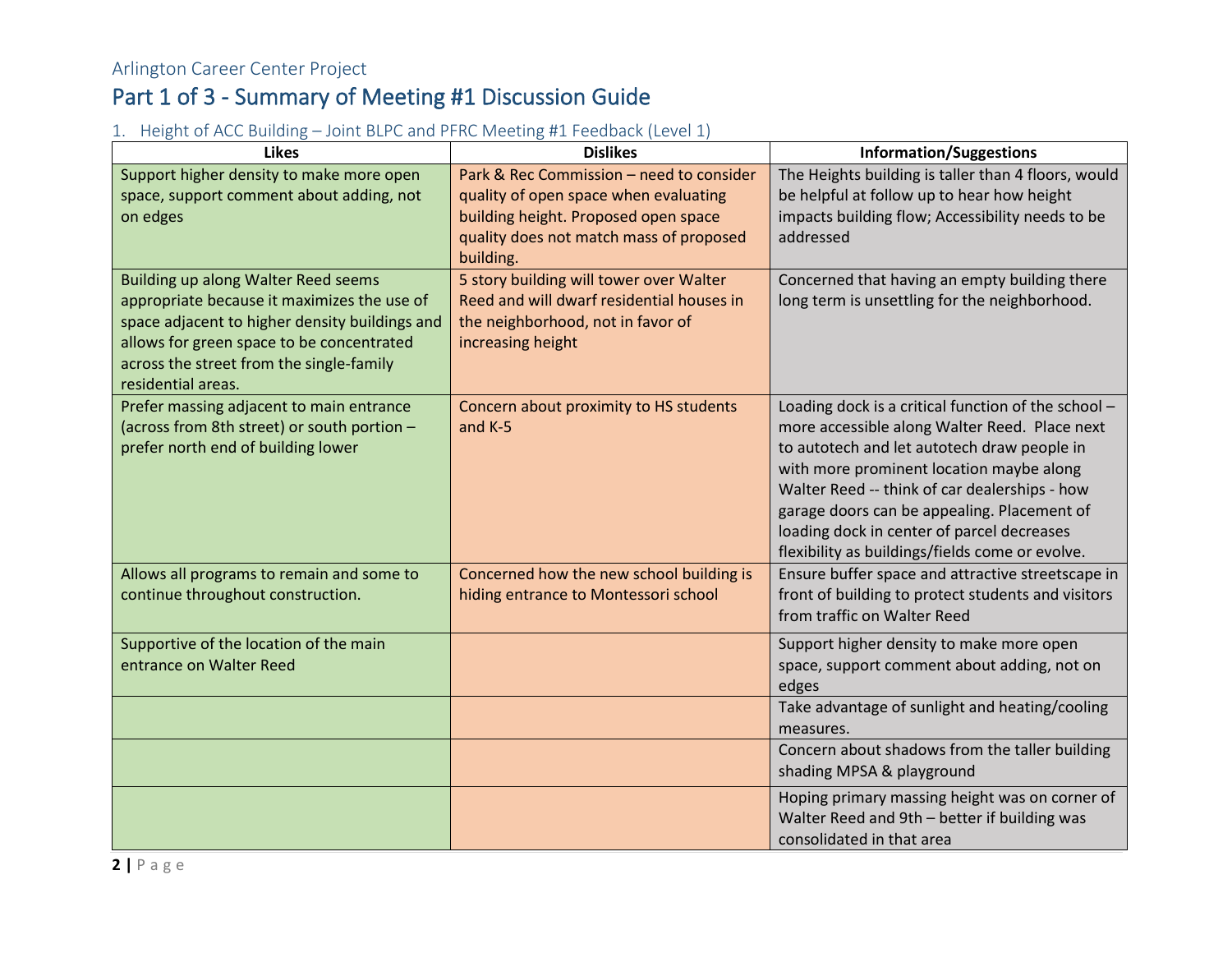*Height of ACC Building - Feedback from Stakeholder Civic Groups (Level 2)* 

| <b>Likes</b>                                  | <b>Dislikes</b>                                  | <b>Information/Suggestions</b>                    |  |
|-----------------------------------------------|--------------------------------------------------|---------------------------------------------------|--|
| there seems to be an 'okay' with the height,  | Height of the building is out of place for the   | I think the building should be taller if it means |  |
| but the bigger concern is the massing         | neighborhood.                                    | more green space. Super important for the         |  |
| location. Many feel that the height is fine   |                                                  | kids to have fields that are accessible even if   |  |
|                                               |                                                  | it means a taller building.                       |  |
| The terracing brings interest and a more airy | High school will literally overshadow MPSA.      | From the drawing it appears that the building     |  |
| atmosphere to the building.                   |                                                  | is not using ground at the corner of S. Walter    |  |
|                                               |                                                  | Reed Dr. and S. 7th St. that will not be used     |  |
|                                               |                                                  | for outdoor recreational space. If using that     |  |
|                                               |                                                  | space would enable the building to be shorter     |  |
|                                               |                                                  | it might make the neighbors happier.              |  |
|                                               | A taller building is harder to evacuate, a       | Further tier the section of building closest to   |  |
|                                               | particular concern for people with disabilities, | 7th St. S & WR, scaling 3-4 stories so as not to  |  |
|                                               | who are often less mobile.                       | completely dwarf MPSA of natural light.           |  |
|                                               |                                                  | If additional height in exchange for more         |  |
|                                               |                                                  | open space is warranted, consideration            |  |
|                                               |                                                  | should be given to more height toward the         |  |
|                                               |                                                  | 9th St. side of the building.                     |  |
|                                               |                                                  | Consideration should be given to using glass      |  |
|                                               |                                                  | in the upper floor(s) to allow light pass         |  |
|                                               |                                                  | through and (hopefully) visually diminish the     |  |
|                                               |                                                  | height of the building.                           |  |
|                                               |                                                  |                                                   |  |
|                                               |                                                  | The new Career Center building should be          |  |
|                                               |                                                  | designed as if the full complement of 1,800       |  |
|                                               |                                                  | students will use it someday.                     |  |
|                                               |                                                  |                                                   |  |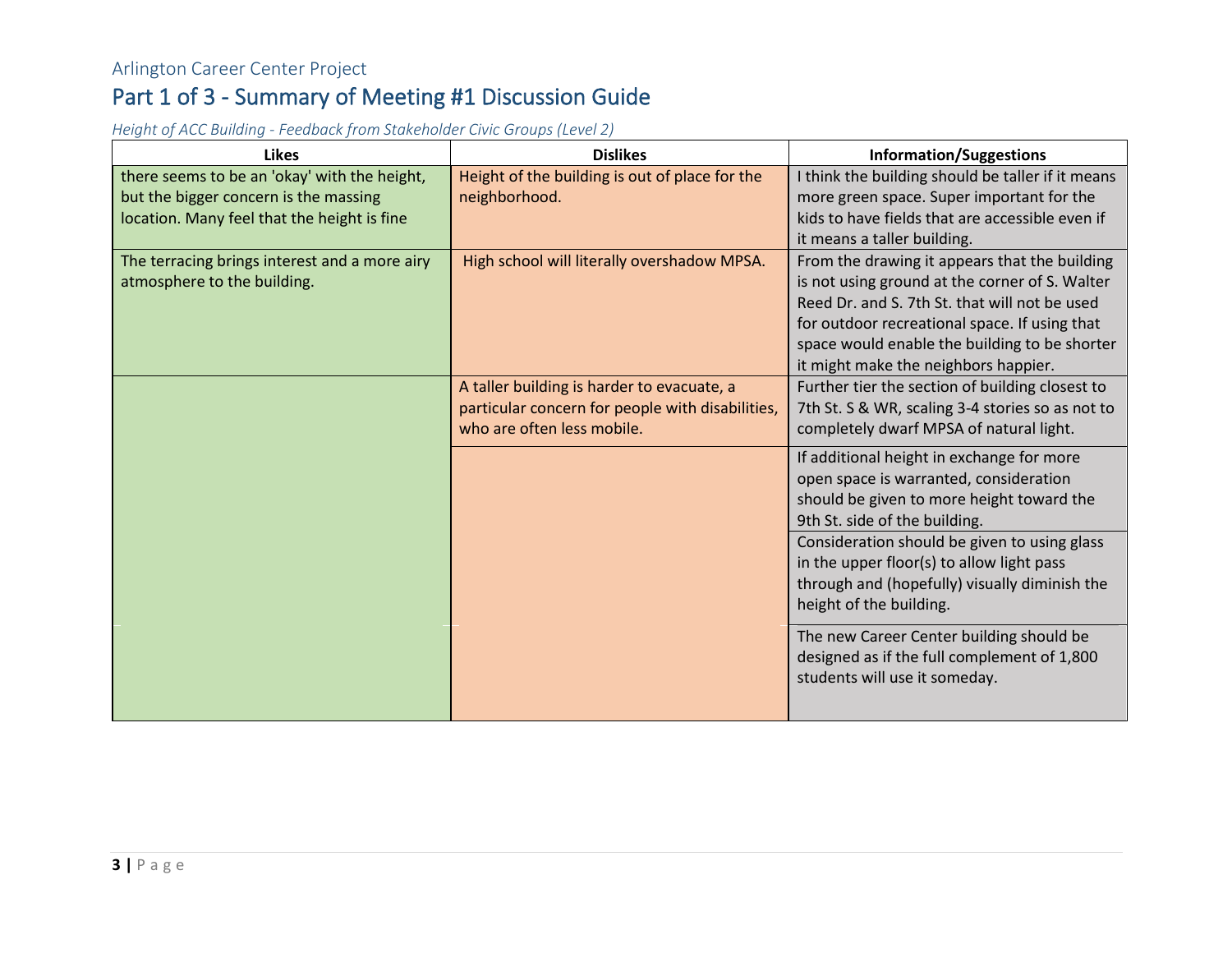*Height of ACC Building - Feedback Public Engage Feedback (Level 3)*

| <b>Likes</b>                                  | <b>Dislikes</b>                                | <b>Information/Suggestions</b>                    |
|-----------------------------------------------|------------------------------------------------|---------------------------------------------------|
| Don't waste land and build low. Utilize space | Elementary school dwarfed by high school       | Elevators. Ensure the new, five story building    |
| - contingency planning, long-term (30 year+   | building. I don't have any easy solutions, but | has at least 2 if not 3 elevators. That is a tall |
| outlook)                                      | the design seems to take away the light and    | structure.                                        |
|                                               | space that make this elementary school space   |                                                   |
|                                               | so inviting.                                   |                                                   |
| If additional height in exchange for more     | 5 stories already seems quite tall for the     | Suggested that consideration be given to          |
| open space is warranted, consideration        | current neighborhood                           | using glass in the upper floor(s) to allow light  |
| should be given to more height toward the     |                                                | pass through and (hopefully) visually diminish    |
| 9th St. side of the building.                 |                                                | the height of the building                        |
|                                               |                                                |                                                   |
|                                               |                                                |                                                   |
|                                               |                                                |                                                   |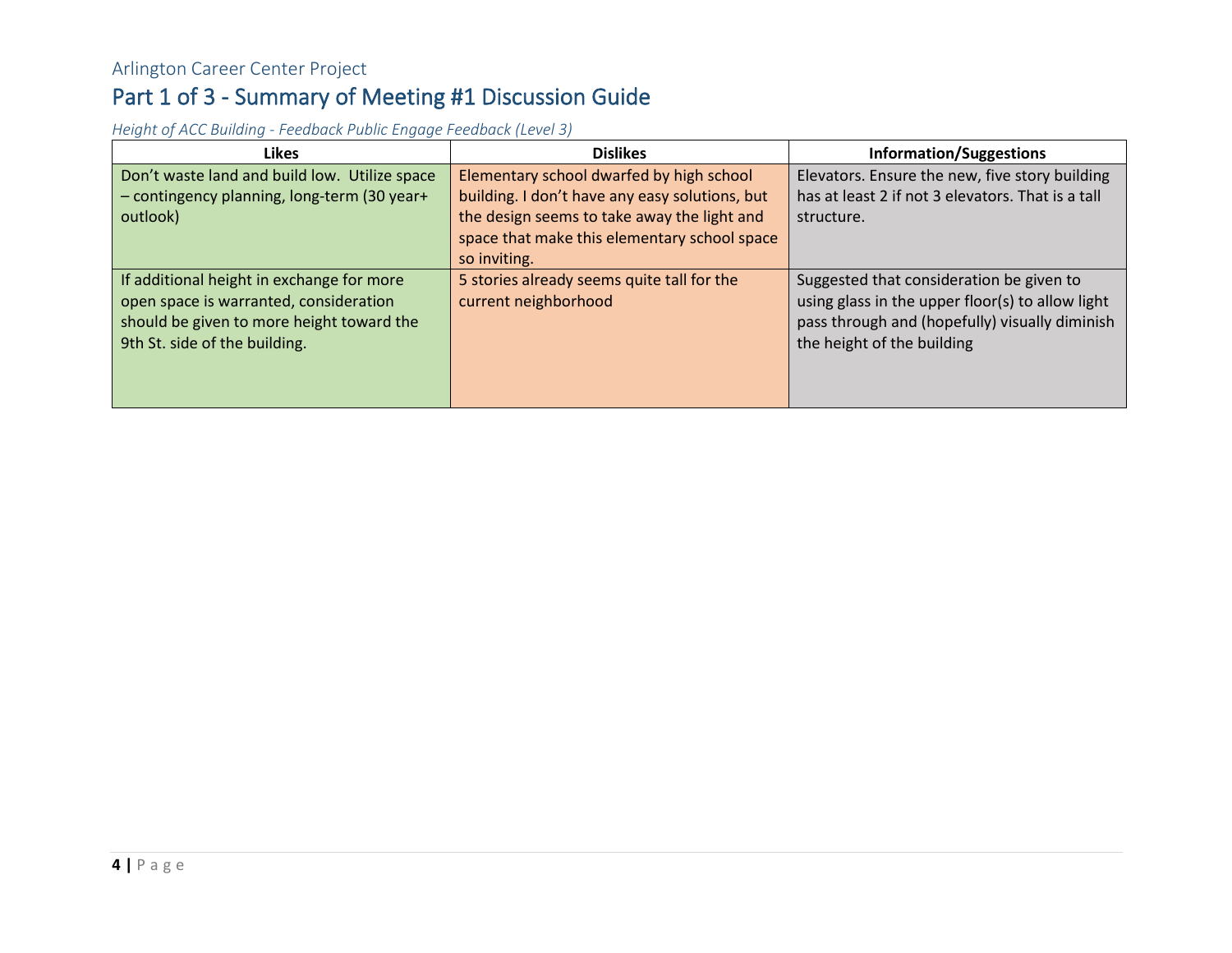#### 2. Parking Garage - Joint BLPC and PFRC Meeting #1 Feedback (Level 1)

| <b>Likes</b>                                                                                                                                                              | <b>Dislikes</b>                                                                                                                                                                                     | <b>Information/Suggestions</b>                                                                                                                                                                         |  |  |
|---------------------------------------------------------------------------------------------------------------------------------------------------------------------------|-----------------------------------------------------------------------------------------------------------------------------------------------------------------------------------------------------|--------------------------------------------------------------------------------------------------------------------------------------------------------------------------------------------------------|--|--|
| Location of parking structure makes sense<br>given the layout of the rest of the site. The<br>parking garage accommodates many uses<br>other than just the Career Center. | Distance from the garage to ACC and MPSA                                                                                                                                                            | Safety, in the garage<br>(lighting/sight/access/etc) & going to schools.                                                                                                                               |  |  |
| Current option is closer to Columbia Pike,<br>which makes it easier to get in and out of the<br>site                                                                      | Intersection at 9th & Highland challenging<br>w/volume of traffic                                                                                                                                   | Accessible parking and access need to be<br>incorporated.                                                                                                                                              |  |  |
| Location of garage fits into neighborhood the<br>best of the options previously reviewed                                                                                  | Placement seems unfair to residents on S.<br>Highland St.- screening will be important                                                                                                              | Solar panels ready for all buildings including<br>garage and look to make top floor flexible to<br>solar or green roof.                                                                                |  |  |
| Existing ACC serves as a barrier between the<br>proposed new building and the MPSA<br>building.                                                                           | Left turns from/to NB Walter Reed at 9th<br>difficult during rush hours (intersection<br>difficult)                                                                                                 | They under parked TJ? and required teachers<br>to enter parking lottery. Teachers left and<br>they're having trouble getting substitutes as<br>well. It's unaffordable for teachers to live<br>nearby. |  |  |
| There is an existing parking structure across<br>the street, which makes the location of the<br>proposed new parking structure logical                                    | Drop off and congestion currently on<br>Highland Street and parking garage will add to<br>this. 400 parking spaces seems pretty high.<br>Only 200 parking spots at Wakefield with<br>2200 students. |                                                                                                                                                                                                        |  |  |

#### *Parking Garage - Feedback from Stakeholder Civic Groups (Level 2)*

| <b>Likes</b>                                 | <b>Dislikes</b>                                  | <b>Information/Suggestions</b>                                                          |  |  |
|----------------------------------------------|--------------------------------------------------|-----------------------------------------------------------------------------------------|--|--|
| Location works, it is balanced by another    | Parking is not adjacent to either building, and  | want to know with certainty that the                                                    |  |  |
| large structure across 9th St. S             | it is unclear how users will access parking from | proposed garage on 9th Street meets the                                                 |  |  |
|                                              | either building, as the current Career Center    | volume requirements for students and                                                    |  |  |
|                                              | building blocks access.                          | teachers of both MPSA and Career Center                                                 |  |  |
|                                              |                                                  | programs.                                                                               |  |  |
| Fully support APS providing adequate parking |                                                  | MPSA/library needs their own designated<br>parking, such as ADA, short-term visitor and |  |  |
| onsite for staff/student/visitor needs.      |                                                  |                                                                                         |  |  |
|                                              |                                                  |                                                                                         |  |  |
|                                              |                                                  |                                                                                         |  |  |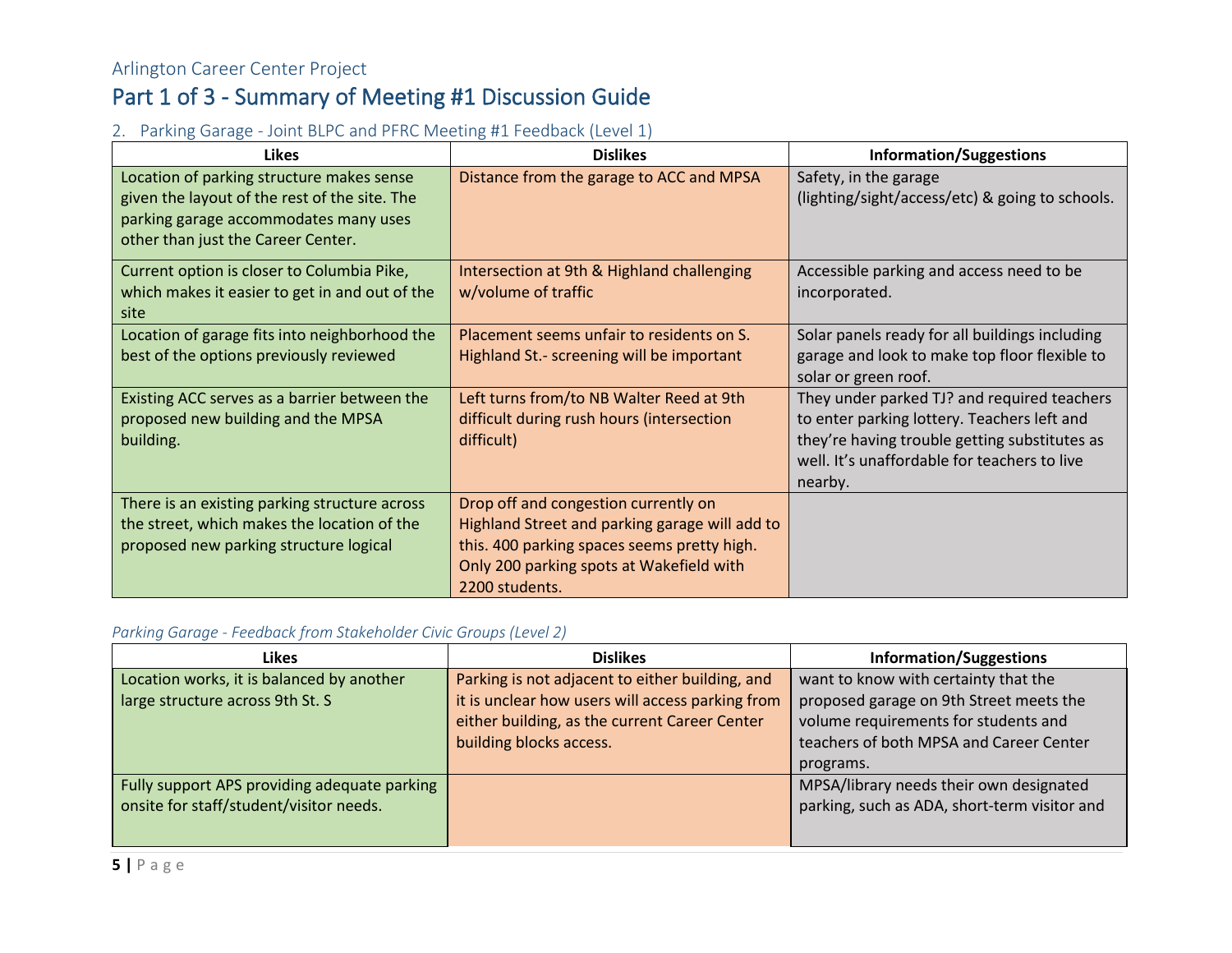|                      | potentially some staff spots closer to its<br>location. |
|----------------------|---------------------------------------------------------|
|                      |                                                         |
|                      | There are concerns about how traffic will exit          |
|                      | the parking structure: desire is that traffic not       |
|                      | exit onto S. Highland Street, which is very             |
|                      | narrow                                                  |
|                      | Be sure space in the structure includes space           |
|                      | for cars needed for the Auto program at the             |
| <b>Career Center</b> |                                                         |
|                      | safety - the more people that use this space            |
|                      | the safer it will be. I am imagining walking to         |
|                      | the garage on this campus after dark by                 |
|                      | myself and it's not a pretty thought based on           |
|                      | this design. 9th Street is already scary-               |
| desolate.            |                                                         |
|                      | Perhaps consider a 'hybrid' approach with               |
|                      | part of the structure sunk in to minimize the           |
|                      | number of above ground floors that are                  |
|                      | needed, and perhaps reduce the overall                  |
|                      | footprint of the structure.                             |

#### *Parking Garage - Feedback Public Engage Feedback (Level 3)*

| Likes                                           | <b>Dislikes</b>                           | <b>Information/Suggestions</b>                                              |  |  |
|-------------------------------------------------|-------------------------------------------|-----------------------------------------------------------------------------|--|--|
| the 9th St and Highland St. section of the      | Very shortsighted to put above ground     | Wherever you place the parking lot, please                                  |  |  |
| property, with the long side orientation of the | because of expense. It will be regretted. | make sure that there is enough parking in it                                |  |  |
| garage on 9th St (as proposed), is the best     |                                           | for ALL of the staff who work at the sites as<br>well as for many students. |  |  |
| location for the garage                         |                                           |                                                                             |  |  |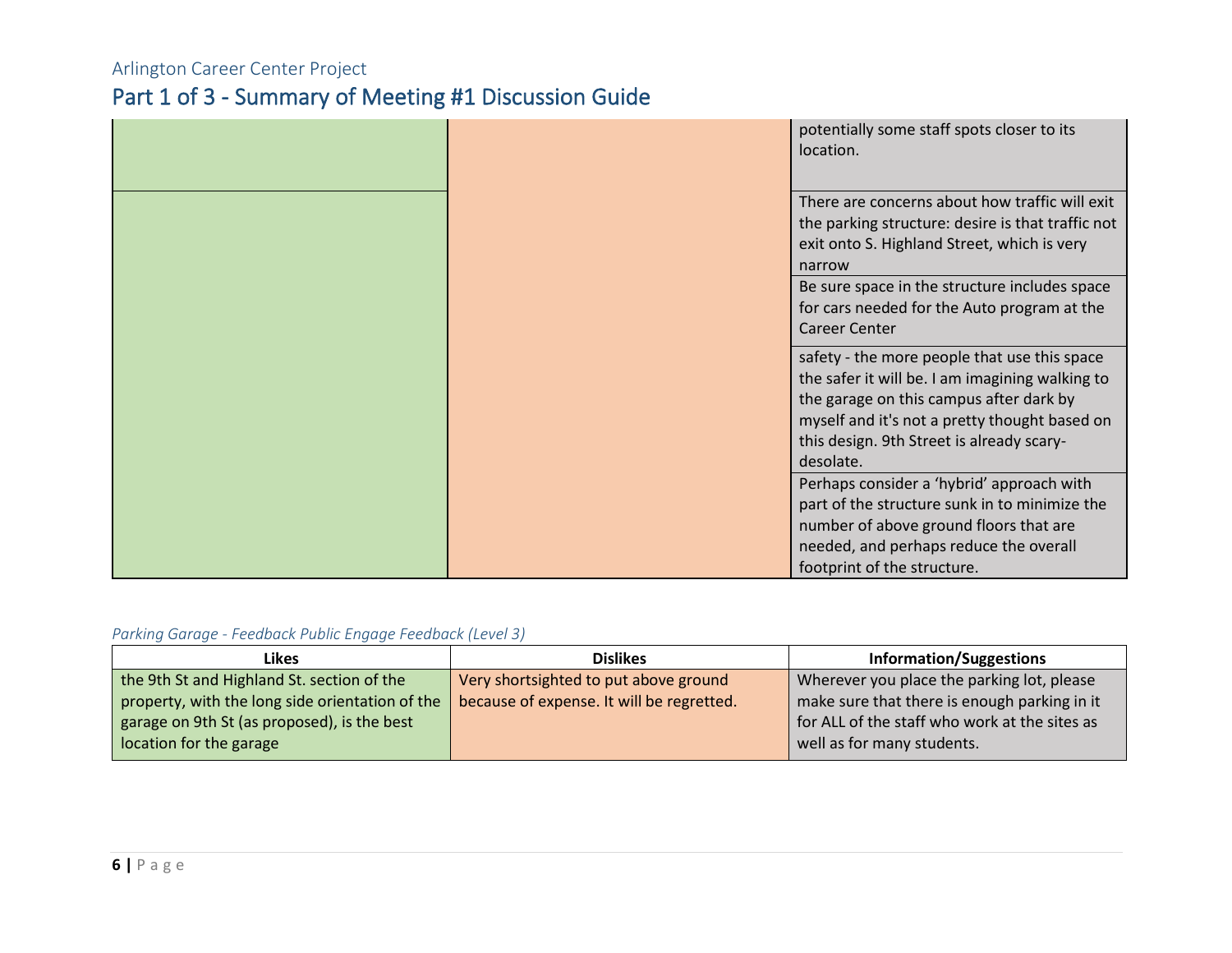| <b>Likes</b>                                     | <b>Dislikes</b>                           | <b>Information/Suggestions</b>              |
|--------------------------------------------------|-------------------------------------------|---------------------------------------------|
| I like the location given the limited options    | 9th street garage seems far away from the | Entrances and exits from the structure      |
| and I realize we can afford more levels if it is | new building and from MPSA.               | should be on 9th St. and there should be at |
| above ground.                                    |                                           | least two entrances/exits each.             |
|                                                  |                                           |                                             |
|                                                  |                                           |                                             |
|                                                  |                                           |                                             |
|                                                  | This will make 9th street look very       | Could consideration be given to             |
|                                                  | unappealing and create a dark cold        | undergrounding some portion of the garage   |
|                                                  |                                           |                                             |
|                                                  | unnecessary feel.                         | for handicapped usage and tunnel access to  |
|                                                  |                                           | all buildings onsite                        |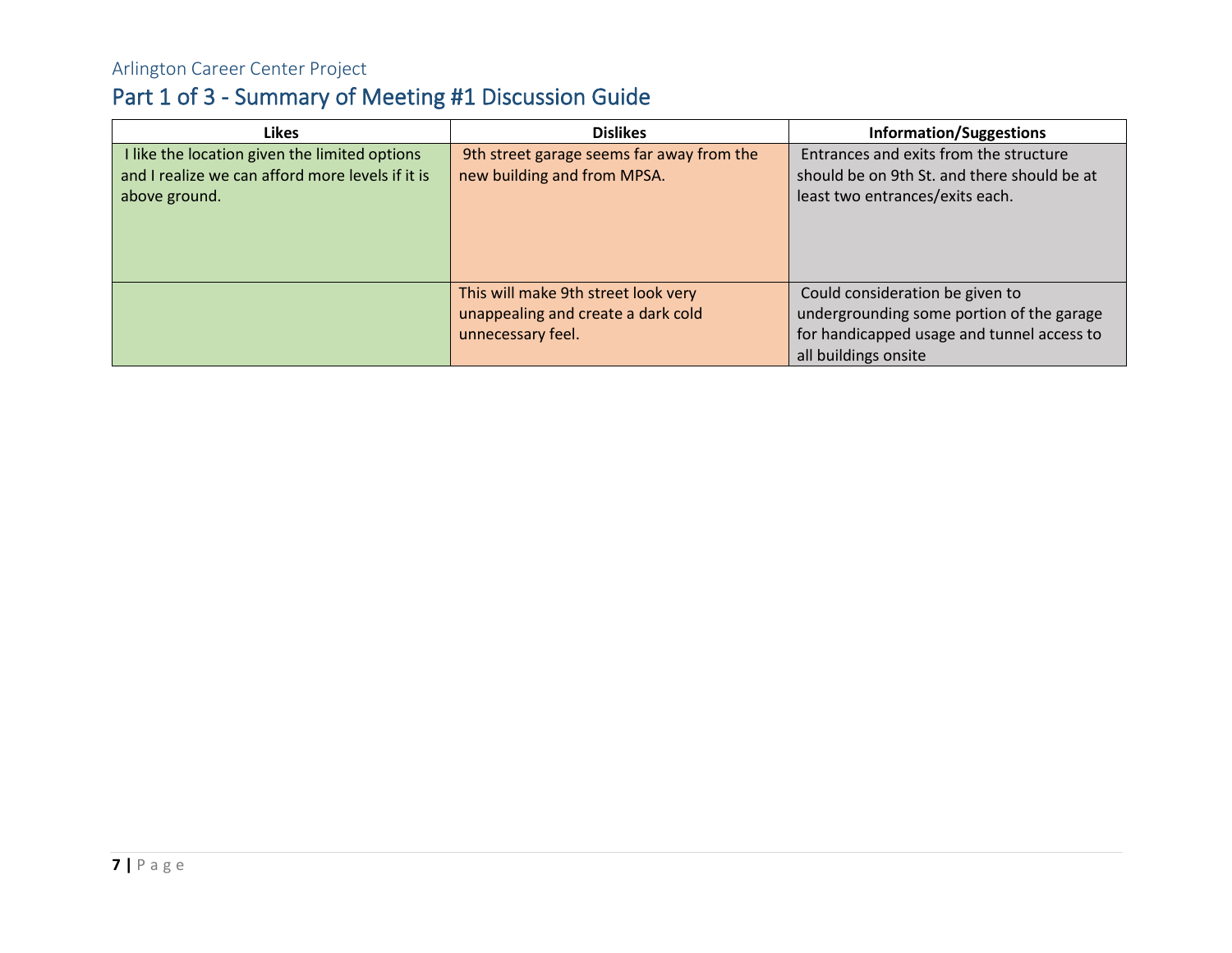#### 3. Transportation - Joint BLPC and PFRC Meeting #1 Feedback (Level 1)

| <b>Likes</b>                                                                                                                                                                                                                                                                                                                                                                                                      | <b>Dislikes</b>                                                                                                                                                                                             | <b>Information/Suggestions</b>                                                                                                                                                                                                            |  |
|-------------------------------------------------------------------------------------------------------------------------------------------------------------------------------------------------------------------------------------------------------------------------------------------------------------------------------------------------------------------------------------------------------------------|-------------------------------------------------------------------------------------------------------------------------------------------------------------------------------------------------------------|-------------------------------------------------------------------------------------------------------------------------------------------------------------------------------------------------------------------------------------------|--|
| Goals are right, sensitive about overloading<br>the street.                                                                                                                                                                                                                                                                                                                                                       | Seems like residents on S. Highland St. are<br>taking all of the burden from this project<br>with traffic. This is a residential street that<br>already has congestion and problems with<br>PU/DO for MPSA. | Accessibility targets need to be addressed<br>explicitly for both the building and for<br>transportation                                                                                                                                  |  |
| Those are the right goals. Schools suffer from<br>attracting quality teachers when parking is<br>not available.                                                                                                                                                                                                                                                                                                   | Glad that this has been declared an option<br>school site, however option site will<br>dictate more APS school buses most likely,<br>thus increasing traffic to the school                                  | Consider using or expanding the ART Bus system<br>for students and teachers and others visiting the<br>center;<br>Need to be thoughtful about location of public<br>bus stops/shelters as the shelters take up<br>significant real estate |  |
| Buses for MPSA and ACC visit the site at<br>different time                                                                                                                                                                                                                                                                                                                                                        | Concern that multimodal transportation is<br>difficult and need to improve routes for<br>bikes                                                                                                              | Possibly elevate fully supporting use of<br>alternative transportation modes to ACC to a goal                                                                                                                                             |  |
| Buses come to the site during arrival and<br>dismissal (8), but also shuttles throughout the<br>day (7 or 8 buses). Flow now works well,<br>biggest issue with current setup is confluence<br>of parent PUDO in bus loop as opposed to<br>designated location on Highland. School likes<br>proposed plan since bus traffic only comes<br>onto the site and parent PUDO is off site,<br>doesn't mix buses and cars | Concern about traffic from site along 7th<br>to Glebe Road and access at<br>Glebe/arteries                                                                                                                  | Understand most teachers have to commute by<br>car but we should look at minimizing the amount<br>of traffic coming in.                                                                                                                   |  |
|                                                                                                                                                                                                                                                                                                                                                                                                                   |                                                                                                                                                                                                             | An issue is the way buses come back out on<br>Highland. The queuing of cars, with buses<br>turning, that will be a problem. Add that to a<br>concept that needs to be fixed. Maybe Highland<br>be one way?                                |  |
|                                                                                                                                                                                                                                                                                                                                                                                                                   |                                                                                                                                                                                                             | (LIBRARY) Will there be sufficient parking for<br>quick drop off for books? Can there be<br>temporary spaces/short term parking on Walter<br>Reed or 9th street for quick drop off of books?                                              |  |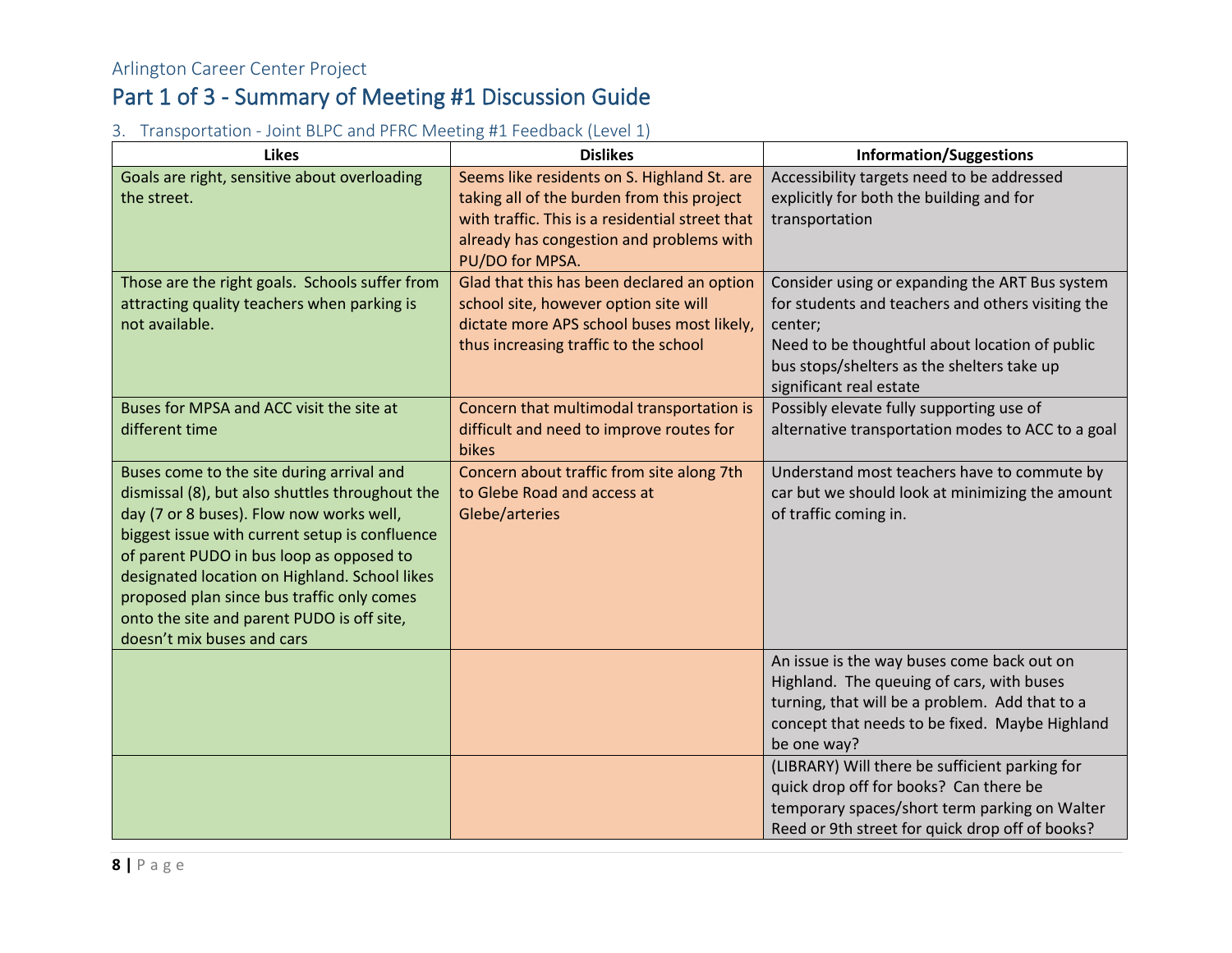*Transportation - Feedback from Stakeholder Civic Groups (Level 2)* 

| <b>Likes</b>                   | <b>Dislikes</b>                                                                                                                                                         | <b>Information/Suggestions</b>                                                                                                                                                                                                                                                                                  |  |
|--------------------------------|-------------------------------------------------------------------------------------------------------------------------------------------------------------------------|-----------------------------------------------------------------------------------------------------------------------------------------------------------------------------------------------------------------------------------------------------------------------------------------------------------------|--|
| These are the right priorities | The new Career Center plan further will<br>increase traffic along Highland, either to<br>access the campus via the U lanes or to access<br>the proposed parking garage. | Have buses exit onto Walter Reed and put a<br>traffic light at that intersection                                                                                                                                                                                                                                |  |
|                                | Plans must ensure that there is sufficient<br>room for bus PUDO to occur and get past<br>loading dock areas, WHILE loading areas are<br>being used.                     | As staff considers options to minimizing<br>traffic impacts caused by the APS facilities at<br>the site, the safety of those accessing the CP<br>Library (and the vehicular traffic that may<br>generate) needs to be addressed as well.                                                                        |  |
|                                |                                                                                                                                                                         | Add teacher retention to the list. Teachers do<br>not want to work where they can't park and<br>substitutes don't want to accept assignments<br>if they can't park either<br>Incorporate ample bike parking and Safe<br>Routes to School (e.g. safe crossing for Walter<br>Reed and other streets) for walkers. |  |
|                                |                                                                                                                                                                         | Please add ADA accessibility to the list. Fleet<br>struggled with lack of accessibility for<br>disabled students, and we do not want to<br>repeat that failure of design.                                                                                                                                       |  |
|                                |                                                                                                                                                                         | in addition, adequate parking on surface<br>streets/WR should be identified as part of all<br>3 of these goals.                                                                                                                                                                                                 |  |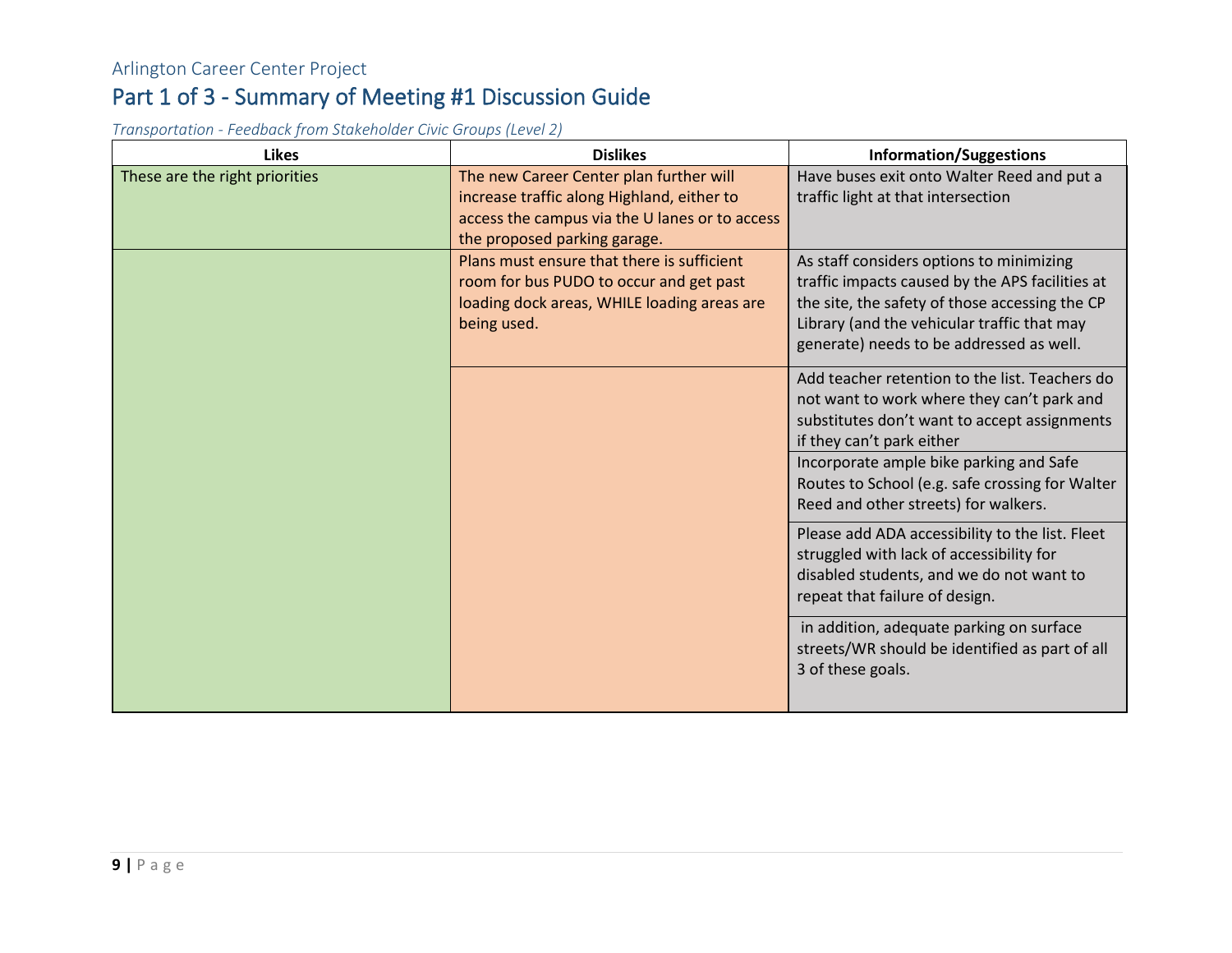*Transportation - Feedback Public Engage Feedback (Level 3)*

| <b>Likes</b>              | <b>Dislikes</b>                                | <b>Information/Suggestions</b>                  |  |  |
|---------------------------|------------------------------------------------|-------------------------------------------------|--|--|
| I agree with these goals. | Traffic in the neighborhoods would be          | The loading dock for the new building is        |  |  |
|                           | significantly increased causing delays in pick | identified, but where are the loading docks     |  |  |
|                           | ups and delays in those who live in the        | for the other buildings onsite? What is the     |  |  |
|                           | surrounding neighborhood to reaching their     | traffic flow going to look like for all loading |  |  |
|                           | houses.                                        | dock activities?                                |  |  |
|                           | neighborhood concerns about increased          | Question how realistic is it to "emphasize      |  |  |
|                           | traffic impacts on Highland St should be       | pedestrians, bicycles, and mass transit over    |  |  |
|                           | addressed.                                     | automobiles" when determining                   |  |  |
|                           |                                                | transportation demand given that all            |  |  |
|                           |                                                | programs on this site are county-wide option    |  |  |
|                           |                                                | programs. By definition, demand for vehicle     |  |  |
|                           |                                                | access will be higher than at other similar-    |  |  |
|                           |                                                | sized campuses.                                 |  |  |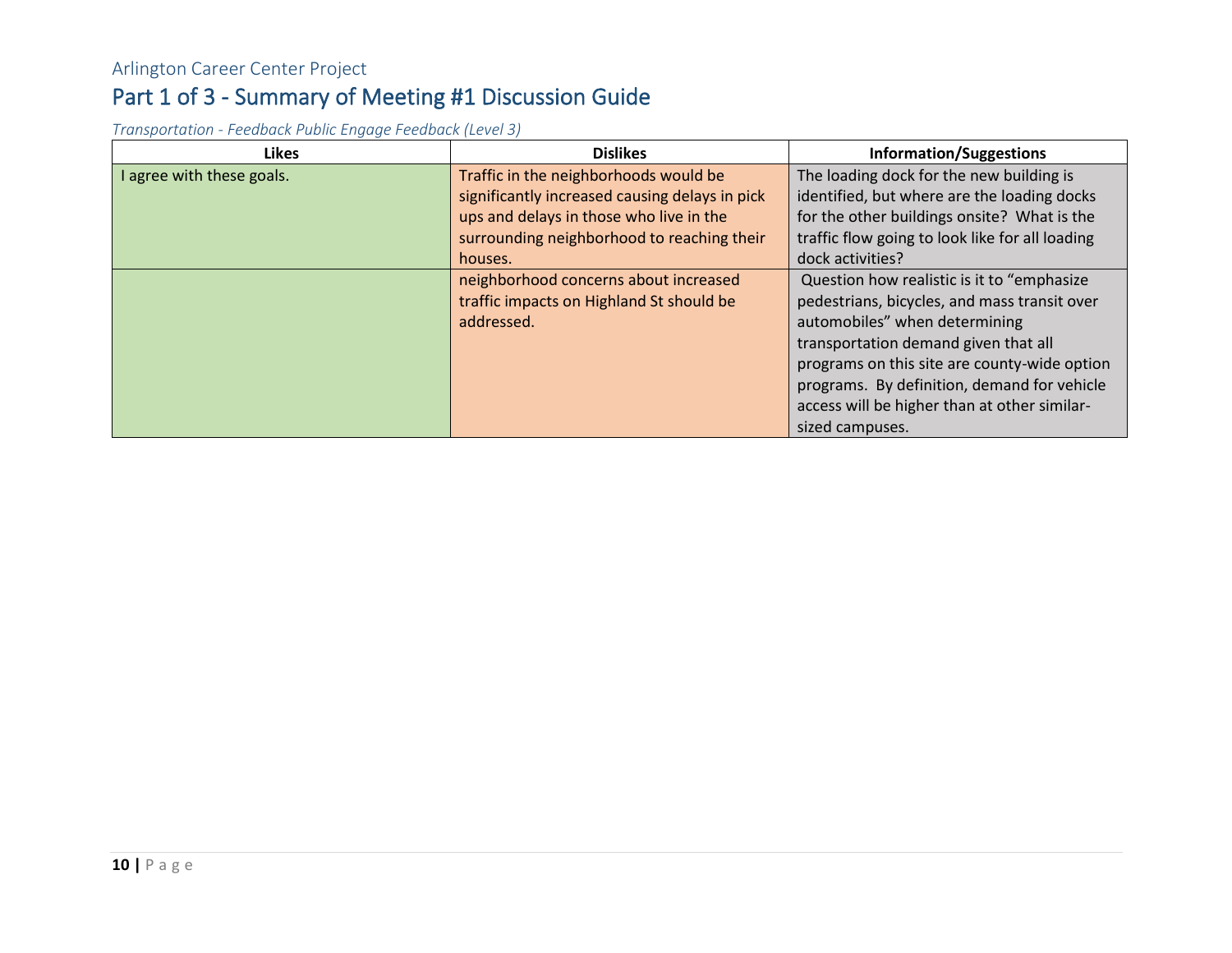#### Arlington Career Center Project

## Part 1 of 3 - Summary of Meeting #1 Discussion Guide

Process used by the Evaluation Team to produce the summaries

|                | Feedback collected from the breakout groups at the Jan 19 meeting                                                        |          | Examples                               |
|----------------|--------------------------------------------------------------------------------------------------------------------------|----------|----------------------------------------|
| 1              | Sort feedback by topic based on the discussion/topics                                                                    | Topic    | Height of ACC building                 |
| $\overline{2}$ | Move any comments that are solely questions to the FAQ list                                                              | Theme    | Likes, Dislikes,<br>Information        |
| 3              | Review comments in each topic, coding by common themes and subtopics                                                     | Subtheme | "Too tall"; "Not<br>enough open space" |
| 4              | Review codes at least 1 day after finishing first coding pass; Update codes if necessary                                 |          |                                        |
| 5              | By topic and theme, sum total number of subthemes                                                                        |          |                                        |
| 6              | By topic and theme, sort subthemes by most common to least common                                                        |          |                                        |
| 7              | By topic and theme, identify a comment from each subtheme that best represents the<br>subtheme, copy to Feedback summary |          |                                        |
| 8              | Feedback summary sheet is by Feedback Group > Topic > Theme > Subtheme                                                   |          |                                        |
|                | Feedback from Engage                                                                                                     |          |                                        |
|                | As feedback comes in from Engage, add to an "Email Q&C" list                                                             |          |                                        |
|                | Categorize feedback respondent as either "Civic Group" or "Public/Citizen"                                               |          |                                        |
|                | For "Civic Group" repeat steps 1-8 above                                                                                 |          |                                        |
|                | For "Public/Citizen", repeat steps 1-8 above                                                                             |          |                                        |